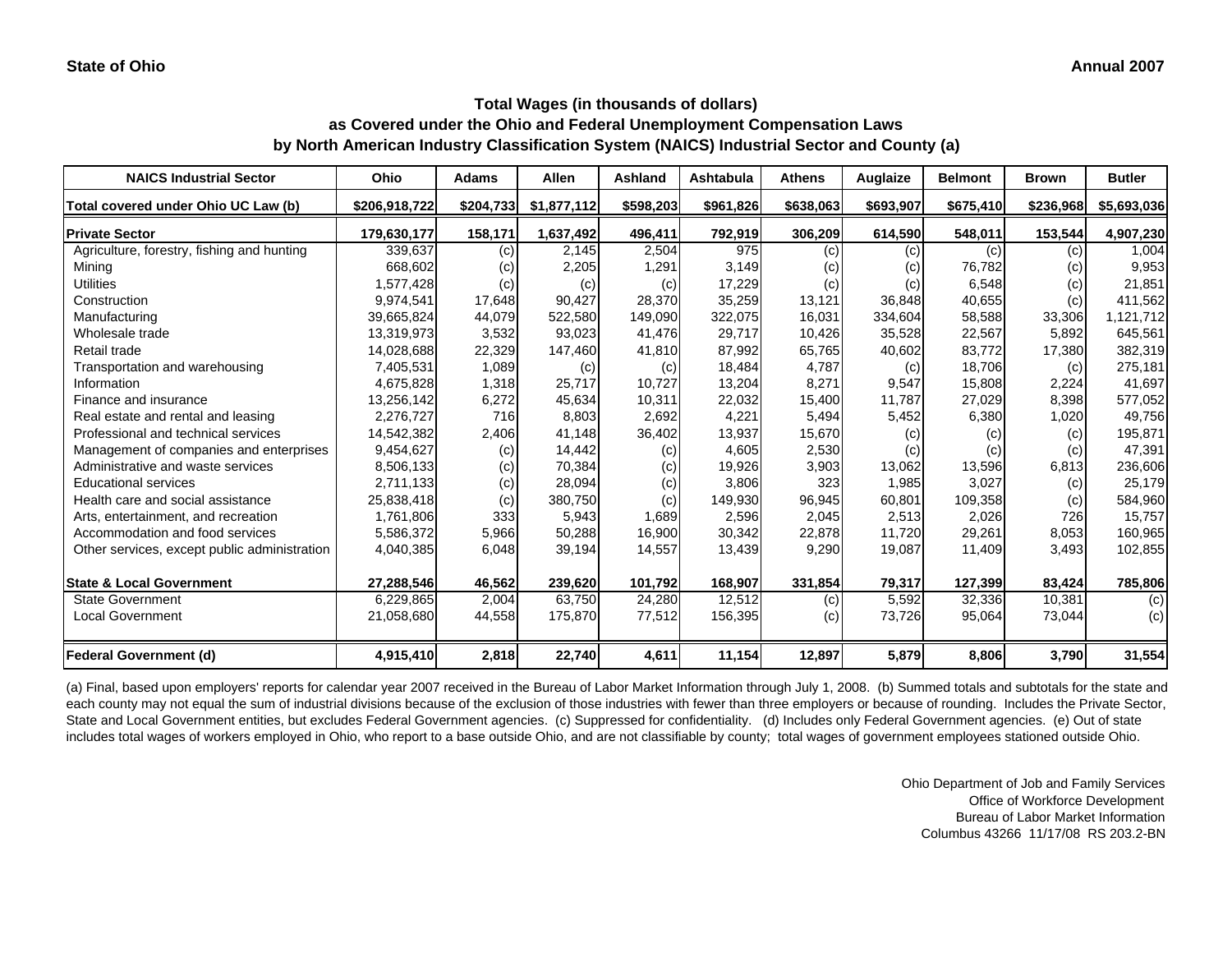| <b>NAICS Industrial Sector</b>               | Carroll   | Champaign | <b>Clark</b> | <b>Clermont</b> | <b>Clinton</b> | Columbianal | Coshocton | Crawford | Cuyahoga               | <b>Darke</b> |
|----------------------------------------------|-----------|-----------|--------------|-----------------|----------------|-------------|-----------|----------|------------------------|--------------|
| Total covered under Ohio UC Law (b)          | \$168,461 | \$356.504 | \$1,590,733  | \$2,167,960     | \$1,062,971    | \$908,853   | \$386,218 |          | \$436,566 \$32,833,172 | \$551,486    |
| <b>Private Sector</b>                        | 137,792   | 288,739   | 1,352,587    | 1,887,005       | 942,830        | 765,008     | 337,660   | 371,013  | 29,050,459             | 479,003      |
| Agriculture, forestry, fishing and hunting   | (c)       | (c)       | 15,324       | (c)             | (c)            | 2,279       | 1,639     | (c)      | 5,705                  | (c)          |
| Mining                                       | (c)       | (c)       | (c)          | (c)             | (c)            | 11,191      | 8,026     | (c)      | 16,879                 | (c)          |
| <b>Utilities</b>                             | (c)       | (c)       | (c)          | 41,309          | (c)            | 7,960       | 31,230    | (c)      | 116,066                | 2,639        |
| Construction                                 | 7,942     | 10,238    | 52,841       | 134,924         | 9,806          | 40,217      | 14,032    | 13,653   | 1,215,388              | 35,973       |
| Manufacturing                                | 53,676    | 161,383   | 329,233      | 395,255         | 186,457        | 235,453     | 138,357   | 164,524  | 4,545,975              | 168,114      |
| Wholesale trade                              | (c)       | 9,535     | (c)          | 160,026         | (c)            | 41,609      | 6,376     | 19,675   | 2,526,778              | 27,068       |
| Retail trade                                 | 18,372    | 24,009    | 134,179      | 233,218         | 38,868         | 85,808      | 23,099    | 28,902   | 1,773,385              | 40,518       |
| Transportation and warehousing               | 10,899    | (c)       | 77,232       | 60,411          | 521,130        | 38,949      | 9,266     | (c)      | 949,757                | 38,622       |
| Information                                  | 1,438     | 3,365     | 12,978       | 92,420          | 9,226          | 5,641       | 3,190     | 2,522    | 918,186                | 3,224        |
| Finance and insurance                        | 2,282     | 8,681     | 80,160       | 229,133         | 25,062         | 30,395      | 8,197     | 24,399   | 3,312,827              | 23,611       |
| Real estate and rental and leasing           | 962       | 1,781     | 12,799       | 28,920          | 5,114          | 4,573       | 1,285     | 1,623    | 529,515                | 3,090        |
| Professional and technical services          | (c)       | (c)       | 44,110       | 109,620         | 7,119          | 19,760      | 5,767     | 14,129   | 2,973,927              | (c)          |
| Management of companies and enterprises      | (c)       | (c)       | 50,133       | 17,549          | 11,465         | 6,933       | 1,442     | (c)      | 1,550,017              | (c)          |
| Administrative and waste services            | 1,516     | 5,253     | 34,144       | 62,392          | 14,115         | 35,133      | 18,742    | (c)      | 1,465,840              | 15,576       |
| <b>Educational services</b>                  | (c)       | (c)       | 29,464       | 9,616           | (c)            | 4,794       | 469       | (c)      | 669,847                | 780          |
| Health care and social assistance            | (c)       | (c)       | 274,328      | 175,987         | (c)            | 142,033     | 52,285    | (c)      | 4,539,372              | 60,046       |
| Arts, entertainment, and recreation          | 864       | 1,188     | 6,550        | 12,355          | 1,379          | 2,998       | 1,636     | 786      | 536,063                | 2,330        |
| Accommodation and food services              | 4,909     | 12,011    | 54,948       | 76,194          | 15,955         | 26,751      | 6,581     | 11,263   | 780,282                | 10,871       |
| Other services, except public administration | 3,594     | 4,322     | 55,445       | 46,723          | 9,248          | 22,530      | 6,039     | 6,279    | 624,650                | 10,758       |
| <b>State &amp; Local Government</b>          | 30,669    | 67,765    | 238,146      | 280,955         | 120,140        | 143,845     | 48,558    | 65,553   | 3,782,712              | 72,483       |
| <b>State Government</b>                      | 1,436     | 3,003     | 11.711       | 22,087          | 7,374          | 13,230      | 2,059     | 5,995    | 275,511                | 1,893        |
| <b>Local Government</b>                      | 29,233    | 64,762    | 226,435      | 258,868         | 112,766        | 130,615     | 46,498    | 59,558   | 3,507,201              | 70,591       |
| <b>Federal Government (d)</b>                | 1,859     | 3,095     | 37,264       | 19,100          | 10,511         | 32,021      | 4,572     | 3,556    | 1,121,724              | 5,150        |

(a) Final, based upon employers' reports for calendar year 2007 received in the Bureau of Labor Market Information through July 1, 2008. (b) Summed totals and subtotals for the state and each county may not equal the sum of industrial divisions because of the exclusion of those industries with fewer than three employers or because of rounding. Includes the Private Sector, State and Local Government entities, but excludes Federal Government agencies. (c) Suppressed for confidentiality. (d) Includes only Federal Government agencies. (e) Out of state includes total wages of workers employed in Ohio, who report to a base outside Ohio, and are not classifiable by county; total wages of government employees stationed outside Ohio.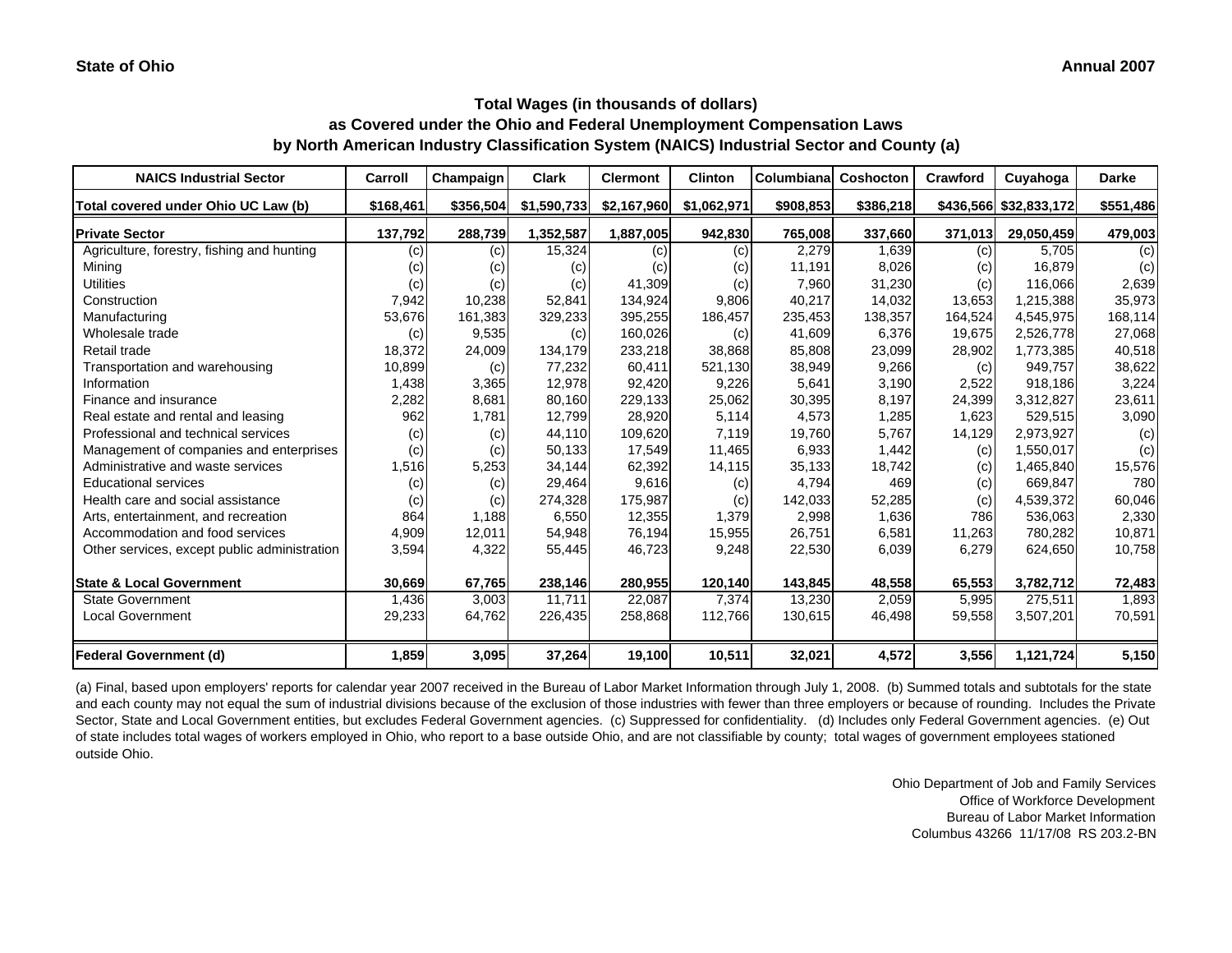| <b>NAICS Industrial Sector</b>               | <b>Defiance</b> | <b>Delaware</b> | Erie        | <b>Fairfield</b> | <b>Fayette</b> | <b>Franklin</b>        | <b>Fulton</b> | Gallia    | Geauga      | Greene      |
|----------------------------------------------|-----------------|-----------------|-------------|------------------|----------------|------------------------|---------------|-----------|-------------|-------------|
| Total covered under Ohio UC Law (b)          | \$637,164       | \$3,055,388     | \$1,245,016 | \$1,203,536      |                | \$338,997 \$29,429,835 | \$674,131     | \$424,072 | \$1,230,708 | \$2,043,933 |
| <b>Private Sector</b>                        | 569,165         | 2,738,618       | 1,037,986   | 903,761          | 282,233        | 24,898,834             | 589,218       | 360,064   | 1,084,899   | 1,653,189   |
| Agriculture, forestry, fishing and hunting   | 944             | 6,613           | (c)         | 1,183            | (c)            | 10,144                 | 5,054         | (c)       | (c)         | (c)         |
| Mining                                       | (c)             | 4,926           | (c)         | 507              | (c)            | 12,500                 | (c)           | (c)       | (c)         | (c)         |
| <b>Utilities</b>                             | 1,816           | 7,715           | (c)         | 11,090           | (c)            | 232,532                | (c)           | 58,687    | (c)         | (c)         |
| Construction                                 | 17,784          | 134,160         | 42,918      | 77,849           | 11,322         | 1,260,644              | 41,100        | 35,975    | 94.678      | 75,743      |
| Manufacturing                                | 298,838         | 301,438         | 344,302     | 219,217          | 102,794        | 2,133,414              | 338,179       | 25,717    | 393,124     | 184,539     |
| Wholesale trade                              | 20,578          | 146,744         | 78,281      | 39,342           | (c)            | 1,651,878              | 32,500        | 6,708     | 100,206     | 68,993      |
| Retail trade                                 | 55,445          | 221,871         | 101,356     | 128,697          | (c)            | 1,959,032              | 35,055        | 30,302    | 101,173     | 207,495     |
| Transportation and warehousing               | 13,594          | 102,271         | (c)         | 15,916           | 29,842         | 1,727,663              | (c)           | 11,626    | 21,946      | (c)         |
| Information                                  | 9,972           | 70,749          | 12,070      | 9,436            | 2,173          | 974,254                | 3,805         | 3,196     | 5,914       | 63,280      |
| Finance and insurance                        | 27,074          | 314,803         | 26,041      | 30,412           | 15,345         | 3,037,815              | 15,651        | 14,318    | 34,013      | 89,154      |
| Real estate and rental and leasing           | 1,851           | 34,860          | 6,604       | 12,418           | 2,235          | 461,830                | 3,010         | 1,540     | 8,570       | 12,916      |
| Professional and technical services          | 9,326           | 866,292         | 31,131      | 38,305           | 3,355          | 2,795,361              | 7,754         | 3,495     | 46.642      | 478,443     |
| Management of companies and enterprises      | 5,134           | 62,374          | 2,304       | 15,877           | (c)            | 1,814,925              | 2,523         | (c)       | 15,228      | 13,245      |
| Administrative and waste services            | 10,142          | 70,845          | 26,241      | 72,012           | 4,970          | 1,580,014              | 11,749        | 6,654     | 52,864      | 71,616      |
| <b>Educational services</b>                  | 7,198           | 40,994          | 4,126       | 6,639            | (c)            | 368,017                | (c)           | (c)       | 15,031      | 57,326      |
| Health care and social assistance            | 63,835          | 167,559         | 168,710     | 132,231          | 23,082         | 3,107,255              | (c)           | (c)       | 115,032     | 174,212     |
| Arts, entertainment, and recreation          | 1,318           | 39,018          | 61,502      | 5,763            | 629            | 189,905                | 4,338         | 646       | 9,907       | 8,729       |
| Accommodation and food services              | 14,165          | 100,669         | 70,477      | 52,780           | 11,648         | 905,841                | 10,436        | 11,017    | 26,962      | 85,703      |
| Other services, except public administration | 10,152          | 44,718          | 15,941      | 34,086           | 4,357          | 675,810                | 7,649         | 9,392     | 32,655      | 26,562      |
| <b>State &amp; Local Government</b>          | 67,999          | 316,770         | 207,030     | 299,774          | 56,764         | 4,531,001              | 84,913        | 64,008    | 145,809     | 390,744     |
| <b>State Government</b>                      | 5.649           | 55,978          | 47,368      | 31,617           | 2,247          | 2,274,359              | 7,438         | (c)       | 9,016       | (c)         |
| <b>Local Government</b>                      | 62,350          | 260,792         | 159,662     | 268,158          | 54,518         | 2,256,642              | 77,476        | (c)       | 136,793     | (c)         |
| <b>Federal Government (d)</b>                | 5,095           | 12,516          | 12,112      | 12,440           | 2,599          | 753,629                | 4,426         | 3,807     | 5,907       | 906,211     |

(a) Final, based upon employers' reports for calendar year 2007 received in the Bureau of Labor Market Information through July 1, 2008. (b) Summed totals and subtotals for the state and each county may not equal the sum of industrial divisions because of the exclusion of those industries with fewer than three employers or because of rounding. Includes the Private Sector, State and Local Government entities, but excludes Federal Government agencies. (c) Suppressed for confidentiality. (d) Includes only Federal Government agencies. (e) Out of state includes total wages of workers employed in Ohio, who report to a base outside Ohio, and are not classifiable by county; total wages of government employees stationed outside Ohio.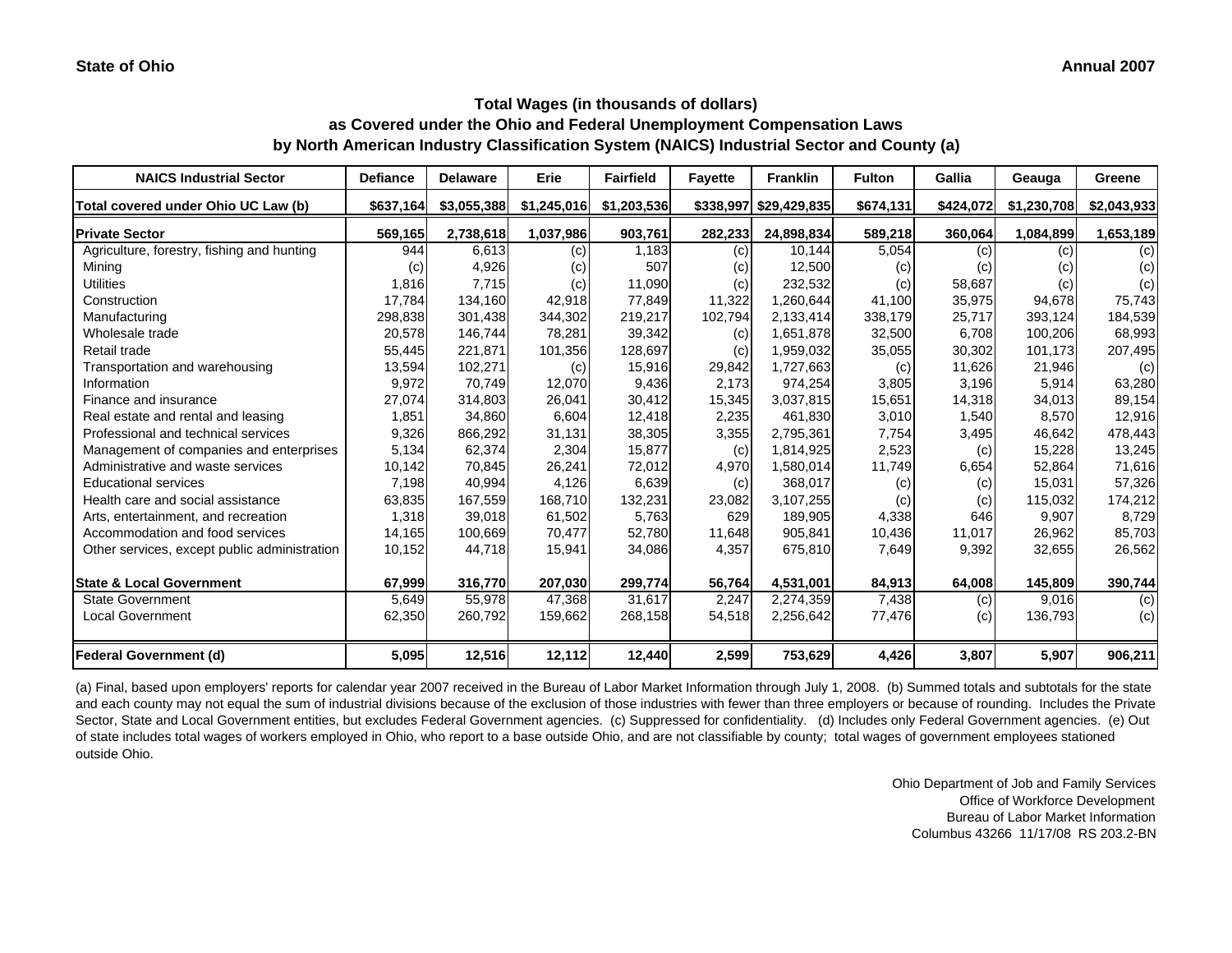#### **Annual 2007**

# **Total Wages (in thousands of dollars) as Covered under the Ohio and Federal Unemployment Compensation Laws by North American Industry Classification System (NAICS) Industrial Sector and County (a)**

| <b>NAICS Industrial Sector</b>               | Guernsey | <b>Hamilton</b>        | <b>Hancock</b> | <b>Hardin</b> | <b>Harrison</b> | Henry             | Highland  | <b>Hocking</b> | <b>Holmes</b> | <b>Huron</b> |
|----------------------------------------------|----------|------------------------|----------------|---------------|-----------------|-------------------|-----------|----------------|---------------|--------------|
| Total covered under Ohio UC Law (b)          |          | \$438,334 \$24,215,127 | \$1,599,317    | \$248,673     | \$100,037       | \$385,441         | \$342,606 | \$195,197      | \$494,575     | \$760,363    |
| <b>Private Sector</b>                        | 353,496  | 22,207,725             | 1,475,228      | 204,838       | 78,984          | 319,602           | 254,875   | 127,561        | 439,376       | 673,779      |
| Agriculture, forestry, fishing and hunting   | (c)      | 3,962                  | (c)            | 2,662         | 398             | (c)               | 429       | 636            | 5,089         | (c)          |
| Mining                                       | 6,081    | 10,717                 | (c)            | (c)           | 16,529          | (c)               | 2,565     | 6,589          | 4,933         | (c)          |
| <b>Utilities</b>                             | 2,819    | 98,574                 | 7,063          | 3,274         | (c)             | (c)               | 3,565     | (c)            | (c)           | (c)          |
| Construction                                 | 19,005   | 1,149,632              | (c)            | 3,524         | 2,433           | 25,299            | 9,735     | 9,503          | 55,131        | 81,161       |
| Manufacturing                                | 124,652  | 3,513,016              | 512,473        | 84,970        | 24,263          | 162,927           | 87,437    | 40,479         | 201,593       | 289,248      |
| Wholesale trade                              | 12,987   | 1,785,787              | 47,560         | 11,970        | 4,970           | (c)               | 7,026     | (c)            | 17,317        | (c)          |
| Retail trade                                 | 39,214   | 1,188,223              | 127,088        | 18,784        | 5,184           | 23,342            | 33,443    | 18,653         | 41,084        | 42,876       |
| Transportation and warehousing               | 8,622    | 493.061                | 88,786         | 3,176         | (c)             | 27,434            | 8,087     | 3,051          | (c)           | 36,248       |
| Information                                  | 3.747    | 575.609                | 15,758         | 2,134         | 702             | 4.798             | 12,482    | 1,383          | 2.706         | 9.484        |
| Finance and insurance                        | 9,856    | 1,632,512              | 33,692         | 6,451         | (c)             | 10,599            | 24,620    | 6.153          | 12,910        | 16,919       |
| Real estate and rental and leasing           | 2,943    | 326,044                | 12,118         | 1,297         | (c)             | 1,551             | 1,477     | 1,283          | 711           | 2,943        |
| Professional and technical services          | (c)      | 2,369,607              | 64,025         | 2,816         | (c)             | 2,764             | (c)       | 1,988          | 9,794         | 19,112       |
| Management of companies and enterprises      | (c)      | 2,825,037              | 32,196         | (c)           | (c)             | (c)               | (c)       | (c)            | 1,699         | 3,812        |
| Administrative and waste services            | 8,441    | 1,054,886              | 50,252         | 1,390         | 1,603           | 3,172             | 3,641     | 2,951          | 22,061        | 10,850       |
| <b>Educational services</b>                  | 722      | 314,519                | 33,174         | (c)           | (c)             | 782               | (c)       | 1,010          | (c)           | (c)          |
| Health care and social assistance            | 70,689   | 3,408,432              | 160,271        | (c)           | (c)             | 31,022            | 37,631    | 14,832         | 24,019        | (c)          |
| Arts, entertainment, and recreation          | 843      | 384.041                | 4,077          | 844           | 668             | $\left( c\right)$ | 836       | 593            | 848           | 1,901        |
| Accommodation and food services              | 18,324   | 560,752                | 41,155         | 10,144        | 1,626           | 5,374             | 10,106    | 10,891         | 14,792        | 16,095       |
| Other services, except public administration | 5,924    | 513,315                | 24,517         | 3,582         | 1,068           | 6,392             | 4,249     | 4,053          | 4,607         | 12,982       |
| <b>State &amp; Local Government</b>          | 84,838   | 2,007,402              | 124,089        | 43,835        | 21,053          | 65,840            | 87,731    | 67,635         | 55,199        | 86,584       |
| <b>State Government</b>                      | 28,850   | (c)                    | 10,764         | 1,655         | 1,329           | 1.745             | 4,938     | 19,114         | 1,843         | 4,035        |
| <b>Local Government</b>                      | 55,987   | (c)                    | 113,325        | 42,180        | 19,724          | 64,094            | 82,793    | 48,522         | 53,356        | 82,549       |
| <b>Federal Government (d)</b>                | 4,884    | 614,318                | 8,835          | 3,413         | 2,613           | 5,568             | 5,042     | 2,021          | 2,975         | 5,854        |

(a) Final, based upon employers' reports for calendar year 2007 received in the Bureau of Labor Market Information through July 1, 2008. (b) Summed totals and subtotals for the state and each county may not equal the sum of industrial divisions because of the exclusion of those industries with fewer than three employers or because of rounding. Includes the Private Sector, State and Local Government entities, but excludes Federal Government agencies. (c) Suppressed for confidentiality. (d) Includes only Federal Government agencies. (e) Out of state includes total wages of workers employed in Ohio, who report to a base outside Ohio, and are not classifiable by county; total wages of government employees stationed outside Ohio.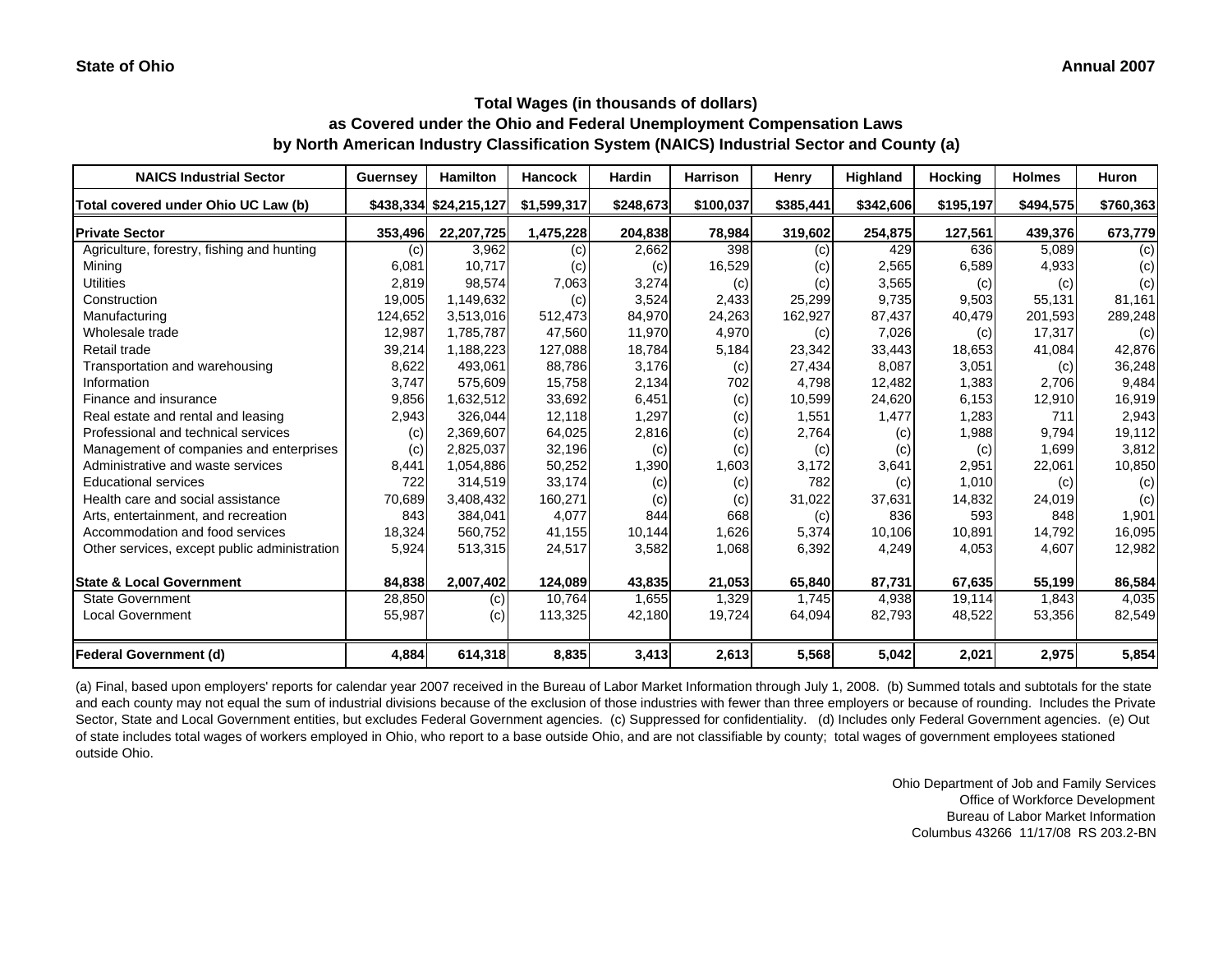| <b>NAICS Industrial Sector</b>               | <b>Jackson</b> | <b>Jefferson</b> | Knox      | Lake        | Lawrence  | Licking     | Logan     | Lorain      | Lucas       | <b>Madison</b> |
|----------------------------------------------|----------------|------------------|-----------|-------------|-----------|-------------|-----------|-------------|-------------|----------------|
| Total covered under Ohio UC Law (b)          | \$327,721      | \$859,635        | \$660,375 | \$3,692,051 | \$335,116 | \$1,820,419 | \$758,420 | \$3,523,832 | \$8,435,313 | \$467,457      |
| <b>Private Sector</b>                        | 273,336        | 752,933          | 566,635   | 3,227,109   | 242,988   | 1,523,531   | 679,246   | 2,957,175   | 7,271,609   | 343,617        |
| Agriculture, forestry, fishing and hunting   | 1,852          | (c)              | 1,465     | 22,707      | (c)       | 7,509       | 1,903     | (c)         | 8.734       | 2,932          |
| Mining                                       | 7,554          | (c)              | 4,220     | 13,135      | (c)       | 4,575       | 1,785     | (c)         | 4,129       | (c)            |
| <b>Utilities</b>                             | (c)            | 76,655           | 2,369     | 150,994     | 5,137     | 12,127      | 1,541     | 24,767      | 46,170      | (c)            |
| Construction                                 | 16,772         | 80,598           | 39,132    | 174,387     | 23,188    | 124,918     | 24,193    | 196,513     | 518,305     | 17,083         |
| Manufacturing                                | 119,693        | 175,930          | 239,480   | 1,138,170   | 26,922    | 380,043     | 366,552   | 1,102,659   | 1,439,294   | 130,463        |
| Wholesale trade                              | 6,811          | 24,507           | 14,662    | 239,948     | 6,364     | 57,948      | 17,811    | 134,589     | 415,719     | (c)            |
| Retail trade                                 | 29,847         | 67,893           | 48,988    | 334,728     | 45,021    | 173,820     | 39,484    | 291,140     | 598,573     | 44,279         |
| Transportation and warehousing               | (c)            | 13,399           | 5,513     | 32,659      | 32,831    | 76,575      | 50,580    | 71.837      | 327.719     | 33,830         |
| Information                                  | 2,751          | 19,888           | 12,374    | 29,237      | 4,340     | 19,127      | 3,477     | 43,959      | 144,778     | 1,867          |
| Finance and insurance                        | 17,175         | 13,661           | 12,971    | 92,495      | 9,898     | 106,255     | 11,164    | 78,903      | 378,570     | 5,339          |
| Real estate and rental and leasing           | 1,374          | 6,768            | 3,502     | 25,362      | 1,308     | 18,883      | 4,820     | 24,322      | 75,702      | 2,042          |
| Professional and technical services          | 3,404          | 16,518           | 9,917     | 176,261     | 7,338     | 76,866      | (c)       | 119,504     | 483,615     | (c)            |
| Management of companies and enterprises      | 2,641          | (c)              | 3,048     | 74,420      | 4,814     | 63,099      | (c)       | 36,963      | 356,161     | (c)            |
| Administrative and waste services            | 9,123          | 48,442           | 10,768    | 132,348     | 9,249     | 51,892      | 41,223    | 114,676     | 373,356     | 12,953         |
| <b>Educational services</b>                  | 322            | (c)              | 50,007    | 37,163      | 615       | 43,684      | 518       | 81,587      | 101,260     | 1,069          |
| Health care and social assistance            | 32,610         | (c)              | 79,437    | 343,114     | 46,143    | 202,773     | 62,949    | 438,313     | 1,532,088   | 31,628         |
| Arts, entertainment, and recreation          | (c)            | 4,148            | 2,049     | 19,774      | 480       | 11,526      | 3,083     | 16,432      | 56,124      | 504            |
| Accommodation and food services              | (c)            | 20,341           | 16,543    | 108,647     | 11,950    | 62,288      | 12,262    | 92,103      | 228,920     | 10,932         |
| Other services, except public administration | 4,036          | 12,474           | 10,191    | 81,559      | 7,219     | 29,622      | 12,381    | 66,157      | 182,391     | 3,003          |
| <b>State &amp; Local Government</b>          | 54,385         | 106,702          | 93,740    | 464.942     | 92,128    | 296,888     | 79,174    | 566,658     | 1.163.704   | 123,840        |
| <b>State Government</b>                      | 9,421          | 4,974            | (c)       | 7,037       | 9,934     | 47,162      | 3,409     | 56,997      | 360,202     | 62,928         |
| <b>Local Government</b>                      | 44,964         | 101,728          | (c)       | 457,905     | 82,193    | 249,726     | 75,765    | 509,661     | 803,502     | 60,912         |
|                                              |                |                  |           |             |           |             |           |             |             |                |
| <b>Federal Government (d)</b>                | 3,247          | 11,278           | 5,121     | 25,989      | 6,060     | 29,014      | 7,364     | 114,028     | 112,131     | 3,888          |

(a) Final, based upon employers' reports for calendar year 2007 received in the Bureau of Labor Market Information through July 1, 2008. (b) Summed totals and subtotals for the state and each county may not equal the sum of industrial divisions because of the exclusion of those industries with fewer than three employers or because of rounding. Includes the Private Sector, State and Local Government entities, but excludes Federal Government agencies. (c) Suppressed for confidentiality. (d) Includes only Federal Government agencies. (e) Out of state includes total wages of workers employed in Ohio, who report to a base outside Ohio, and are not classifiable by county; total wages of government employees stationed outside Ohio.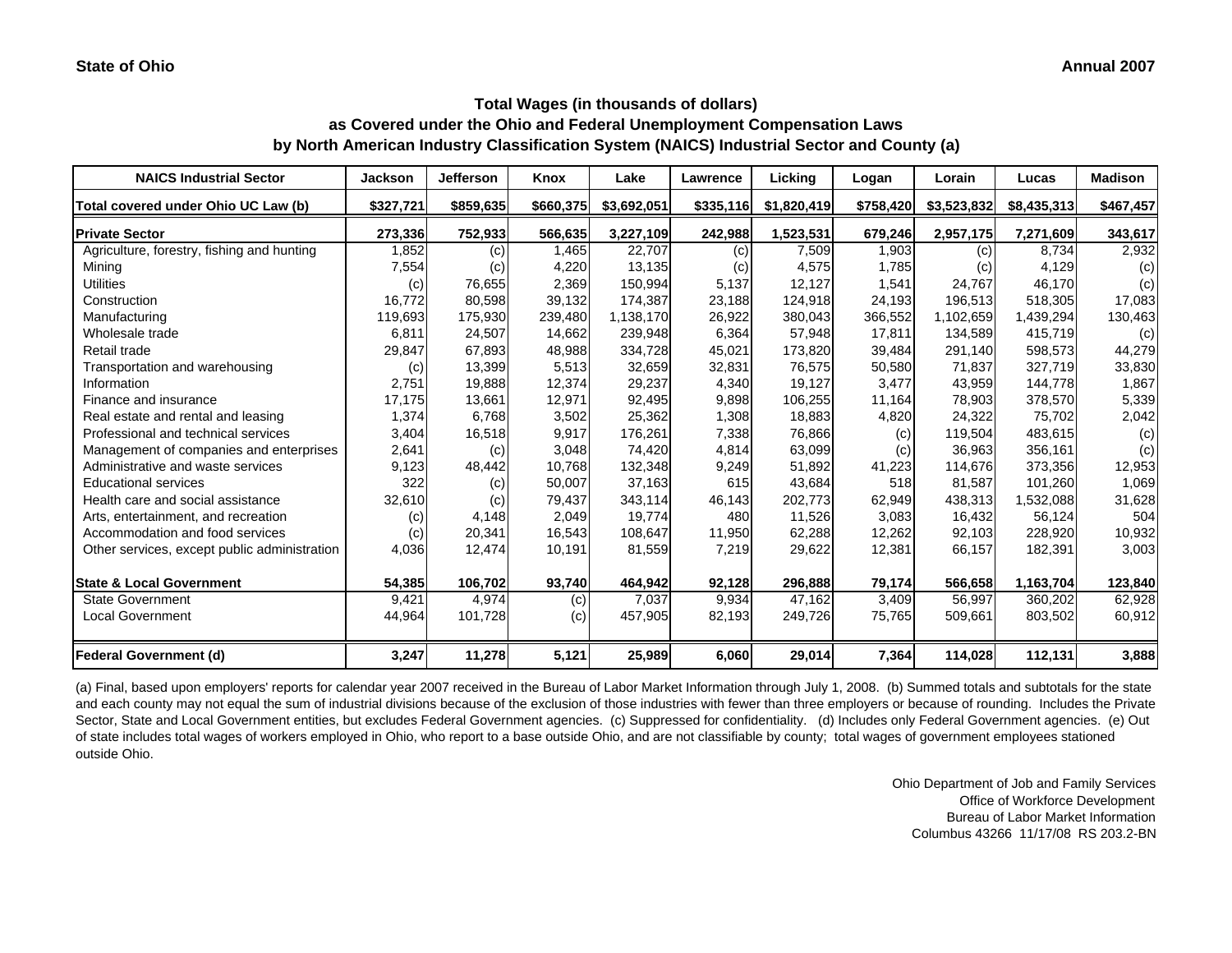# **Total Wages (in thousands of dollars) as Covered under the Ohio and Federal Unemployment Compensation Laws**

**by North American Industry Classification System (NAICS) Industrial Sector and County (a)**

| <b>NAICS Industrial Sector</b>               | <b>Mahoning</b> | <b>Marion</b> | <b>Medina</b> | Meigs    | <b>Mercer</b> | <b>Miami</b> | <b>Monroe</b> | Montgomery             | Morgan   | <b>Morrow</b> |
|----------------------------------------------|-----------------|---------------|---------------|----------|---------------|--------------|---------------|------------------------|----------|---------------|
| Total covered under Ohio UC Law (b)          | \$3,280,393     | \$930,069     | \$2,089,451   | \$85,638 | \$528,458     | \$1,405,230  |               | \$114,442 \$10,678,466 | \$64,823 | \$164,719     |
| <b>Private Sector</b>                        | 2,767,988       | 713,456       | 1,824,055     | 57,227   | 443,389       | 1,219,824    | 93,486        | 9,457,979              | (c)      | 112,168       |
| Agriculture, forestry, fishing and hunting   | 3,472           | (c)           | (c)           | 1,429    | (c)           | 2,371        | 146           | (c)                    | (c)      | 335           |
| Minina                                       | 13,462          | (c)           | (c)           | 5,548    | (c)           | 2,532        | 1,339         | (c)                    | (c)      | 1,081         |
| <b>Utilities</b>                             | 25,584          | (c)           | (c)           | (c)      | (c)           | (c)          | 1,491         | (c)                    | (c)      | (c)           |
| Construction                                 | 235,910         | 33,647        | 150,289       | 8,979    | 33,937        | 73,235       | 5.106         | 439,966                | 4,673    | 11,448        |
| Manufacturing                                | 413,520         | 306,345       | 439,473       | 3,053    | 189,709       | 474,293      | 45,483        | 2,015,650              | 14,954   | 49,275        |
| Wholesale trade                              | 243,821         | (c)           | (c)           | 2,857    | (c)           | 96,423       | 2,462         | 501,794                | 3,232    | 3,277         |
| Retail trade                                 | 310,755         | 61,147        | 194,812       | 10,853   | 42,938        | 109,766      | 5,542         | 595,827                | 4,579    | 14,458        |
| Transportation and warehousing               | 140,196         | 22,509        | 114,075       | (c)      | 41,282        | (c)          | 2,798         | 311.652                | (c)      | (c)           |
| Information                                  | 87,688          | (c)           | 19,380        | (c)      | 4,996         | 9,417        | (c)           | 538,913                | 833      | 1,528         |
| Finance and insurance                        | 135,113         | 18,804        | 52,254        | 4,027    | 22,632        | 41,593       | 11,994        | 618.351                | 2,421    | 2,657         |
| Real estate and rental and leasing           | 31,554          | 5,436         | 16,255        | 180      | 3,966         | 10,141       | 70            | 122,123                | 29       | 695           |
| Professional and technical services          | 134,264         | 14,670        | 98,721        | (c)      | 10,701        | (c)          | 907           | 741,006                | 787      | 2,648         |
| Management of companies and enterprises      | 38,577          | 7,357         | 190,325       | (c)      | 1,229         | (c)          | (c)           | 435,681                | (c)      | (c)           |
| Administrative and waste services            | 182,887         | 21,169        | 86,519        | (c)      | 7,009         | 49,201       | 9,237         | 453,711                | (c)      | 1,712         |
| <b>Educational services</b>                  | 30,053          | 1,642         | 6,837         | (c)      | 743           | 3,986        | 582           | 235,595                | (c)      | (c)           |
| Health care and social assistance            | 547,000         | 104,805       | 192,193       | (c)      | 25,762        | 147,548      | 2,829         | 1,812,089              | 8,113    | (c)           |
| Arts, entertainment, and recreation          | 10,455          | 1,983         | 14,513        | (c)      | 2,068         | 4,055        | 58            | 49,674                 | 63       | 706           |
| Accommodation and food services              | 108,728         | 20,771        | 57,388        | (c)      | 10,714        | 40,690       | 905           | 283,157                | 1,407    | 3,920         |
| Other services, except public administration | 74,949          | 14,772        | 34,900        | 14       | 11,346        | 22,310       | 1,624         | 212,990                | 841      | (c)           |
| <b>State &amp; Local Government</b>          | 512,404         | 216,613       | 265,395       | 28,411   | 85,069        | 185,406      | 20,956        | 1,220,487              | (c)      | 52,551        |
| <b>State Government</b>                      | 144,005         | 62,086        | 7,591         | 1,765    | 5,387         | 7,254        | 1,578         | 96,874                 | (c)      | 4,014         |
| <b>Local Government</b>                      | 368,399         | 154,527       | 257,804       | 26,646   | 79,681        | 178,152      | 19,378        | 1,123,612              | (c)      | 48,537        |
| <b>Federal Government (d)</b>                | 78,022          | 7,223         | 19,660        | 3,290    | 4,258         | 10,489       | 2,229         | 270,149                | 1,469    | 2,358         |

(a) Final, based upon employers' reports for calendar year 2007 received in the Bureau of Labor Market Information through July 1, 2008. (b) Summed totals and subtotals for the state and each county may not equal the sum of industrial divisions because of the exclusion of those industries with fewer than three employers or because of rounding. Includes the Private Sector, State and Local Government entities, but excludes Federal Government agencies. (c) Suppressed for confidentiality. (d) Includes only Federal Government agencies. (e) Out of state includes total wages of workers employed in Ohio, who report to a base outside Ohio, and are not classifiable by county; total wages of government employees stationed outside Ohio.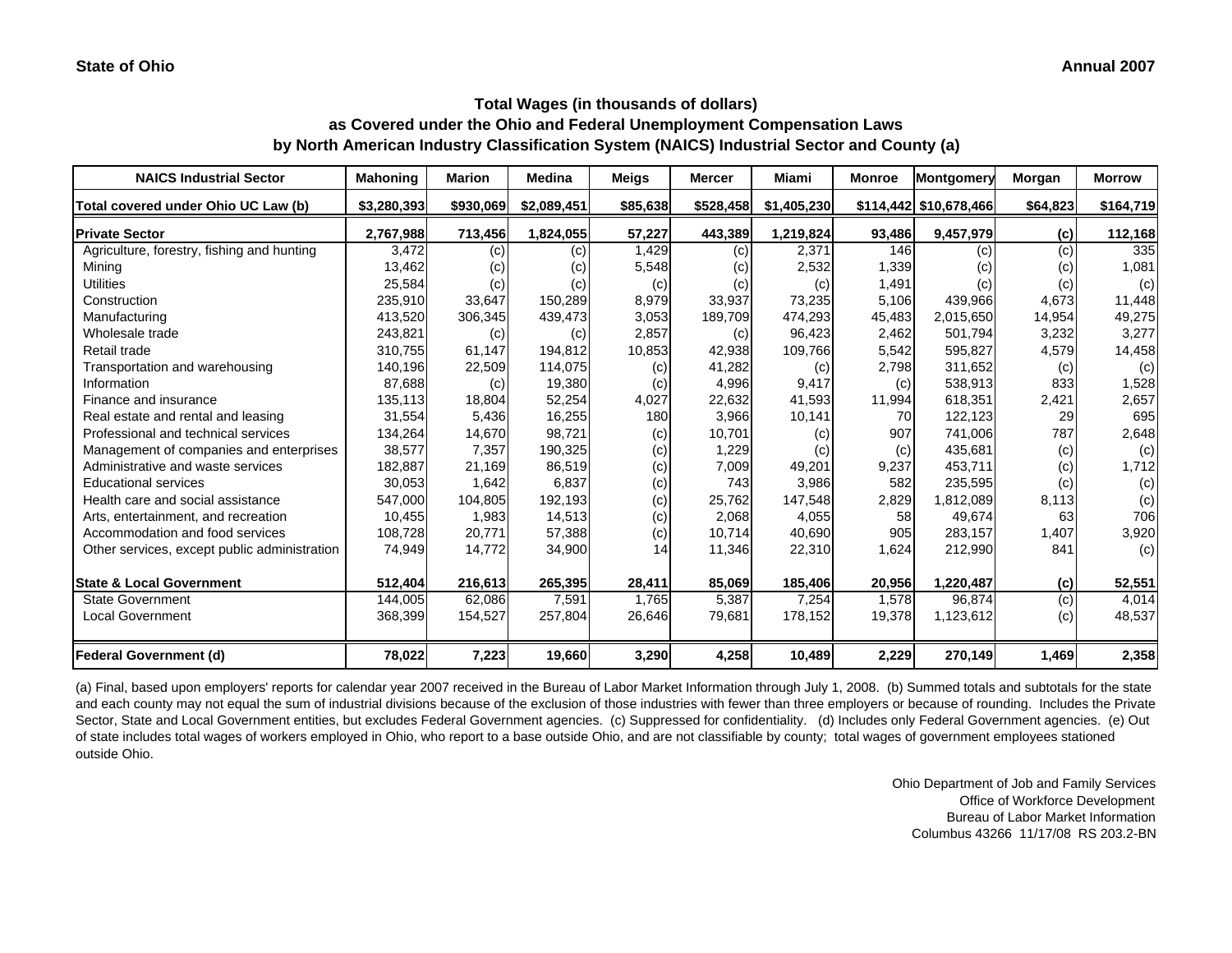| <b>NAICS Industrial Sector</b>               | <b>Muskingum</b> | <b>Noble</b> | <b>Ottawa</b> | Paulding  | Perry     | Pickaway  | <b>Pike</b> | Portage     | <b>Preble</b> | <b>Putnam</b> |
|----------------------------------------------|------------------|--------------|---------------|-----------|-----------|-----------|-------------|-------------|---------------|---------------|
| Total covered under Ohio UC Law (b)          | \$1,035,487      | \$94,278     | \$484,362     | \$158,209 | \$186,484 | \$508,923 | \$353,814   | \$1,898,824 | \$344,179     | \$334,217     |
| <b>Private Sector</b>                        | 873,297          | 58,643       | 406,148       | 123,141   | 134,264   | 345,866   | 298,099     | 1,392,675   | 287,897       | 282,069       |
| Agriculture, forestry, fishing and hunting   | 316              | (c)          | 3,194         | (c)       | 329       | (c)       | (c)         | 3,225       | (c)           | (c)           |
| Mining                                       | 17,230           | (c)          | 11,513        | (c)       | 10,584    | (c)       | (c)         | 18,943      | (c)           | (c)           |
| <b>Utilities</b>                             | 13,525           | 395          | (c)           | (c)       | 2,121     | 4,135     | (c)         | 1,673       | (c)           | (c)           |
| Construction                                 | 36,905           | 2,978        | 17,652        | 8,232     | 33,825    | 28,451    | 33,478      | 90.669      | 13.169        | 32,672        |
| Manufacturing                                | 203,953          | 20,894       | 117,624       | 60,094    | 34,976    | 128,872   | 146,225     | 536,455     | 157,425       | 136,609       |
| Wholesale trade                              | 45,525           | 2,269        | (c)           | 5,902     | 2,993     | 20,508    | (c)         | 147,593     | 15,147        | (c)           |
| Retail trade                                 | 108,882          | 6,319        | 41,316        | 8,150     | 11,164    | 34,040    | 19,638      | 132,325     | 26,640        | 22,258        |
| Transportation and warehousing               | 37,134           | 2,135        | 14,437        | (c)       | 1,232     | 6,768     | 3,676       | 38,811      | (c)           | 12,700        |
| Information                                  | 14,507           | 664          | 3,225         | 423       | 1,507     | 2,786     | 1,344       | 14,983      | 1,106         | 2,987         |
| Finance and insurance                        | 36,010           | (c)          | 12,668        | 3,100     | 4,865     | 11,829    | 5,804       | 27,626      | 8,318         | 11,779        |
| Real estate and rental and leasing           | 7,427            | (c)          | 3,798         | 390       | 291       | 2,485     | 740         | 13,780      | 1,510         | 748           |
| Professional and technical services          | 27,349           | (c)          | (c)           | 1,946     | 4,014     | 11,332    | (c)         | 56,696      | 4,404         | 9,054         |
| Management of companies and enterprises      | 4,114            | (c)          | (c)           | (c)       | (c)       | 5,698     | (c)         | 37,829      | (c)           | (c)           |
| Administrative and waste services            | 19,802           | (c)          | 4,628         | 805       | (c)       | 14,384    | 24,743      | 35,296      | 7,199         | 6,098         |
| <b>Educational services</b>                  | 18,445           | (c)          | (c)           | (c)       | (c)       | (c)       | (c)         | 19,207      | 125           | 1,752         |
| Health care and social assistance            | 213,516          | 10,381       | (c)           | (c)       | (c)       | (c)       | (c)         | 106,225     | 27,611        | 21,365        |
| Arts, entertainment, and recreation          | 4,531            | (c)          | 13,263        | (c)       | 413       | 2,833     | 166         | 19,352      | 980           | 1,052         |
| Accommodation and food services              | 37,904           | (c)          | 24,306        | (c)       | 3,450     | 11,136    | 7,784       | 54,797      | 7,965         | 5,847         |
| Other services, except public administration | 26,223           | 651          | 8,615         | 2,630     | 2,721     | 4,799     | 2,805       | 37,190      | 5,458         | 5,431         |
| <b>State &amp; Local Government</b>          | 162,191          | 35,635       | 78,214        | 35,068    | 52,220    | 163,057   | 55,715      | 506,149     | 56,282        | 52,148        |
| <b>State Government</b>                      | 13,926           | (c)          | 9,271         | 1,459     | 2,053     | 70,352    | 2,664       | (c)         | 3,181         | 2.762         |
| <b>Local Government</b>                      | 148,264          | (c)          | 68,942        | 33,610    | 50,167    | 92,706    | 53,050      | (c)         | 53,101        | 49,386        |
| <b>Federal Government (d)</b>                | 14,345           | 1,053        | 8,771         | 2,001     | 2,873     | 4,211     | 3,809       | 14,294      | 3,790         | 3,098         |

(a) Final, based upon employers' reports for calendar year 2007 received in the Bureau of Labor Market Information through July 1, 2008. (b) Summed totals and subtotals for the state and each county may not equal the sum of industrial divisions because of the exclusion of those industries with fewer than three employers or because of rounding. Includes the Private Sector, State and Local Government entities, but excludes Federal Government agencies. (c) Suppressed for confidentiality. (d) Includes only Federal Government agencies. (e) Out of state includes total wages of workers employed in Ohio, who report to a base outside Ohio, and are not classifiable by county; total wages of government employees stationed outside Ohio.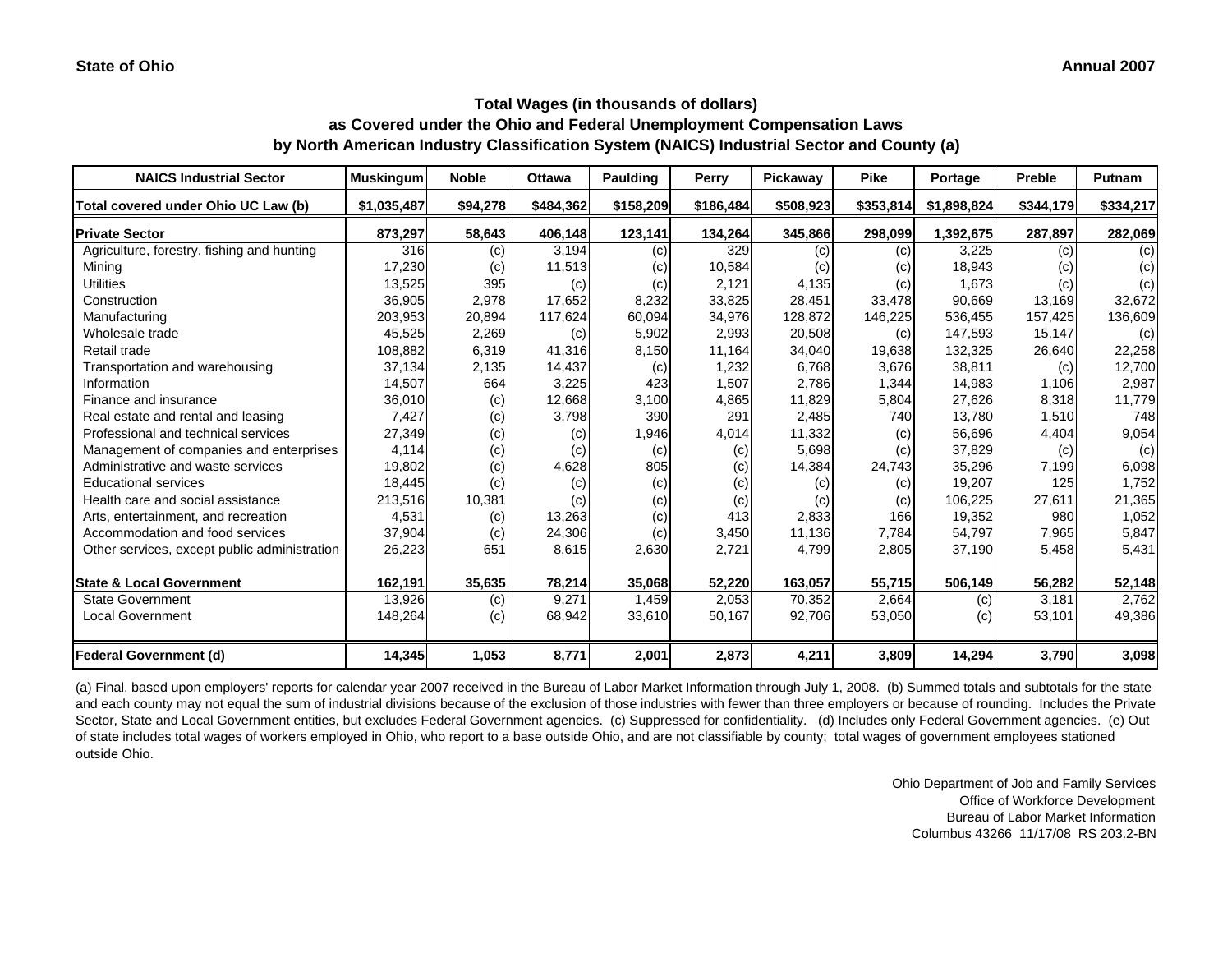# **Total Wages (in thousands of dollars)**

**as Covered under the Ohio and Federal Unemployment Compensation Laws by North American Industry Classification System (NAICS) Industrial Sector and County (a)**

| <b>NAICS Industrial Sector</b>               | <b>Richland</b> | <b>Ross</b> | Sandusky  | <b>Scioto</b> | Seneca    | <b>Shelby</b> | <b>Stark</b> | <b>Summit</b>            | <b>Trumbull</b> | <b>Tuscarawas</b> |
|----------------------------------------------|-----------------|-------------|-----------|---------------|-----------|---------------|--------------|--------------------------|-----------------|-------------------|
| Total covered under Ohio UC Law (b)          | \$1,824,140     | \$891,867   | \$859,929 | \$723,853     | \$638,099 | \$1,205,983   |              | \$5,516,246 \$10,888,288 | \$3,091,481     | \$1,083,095       |
| <b>Private Sector</b>                        | 1,529,339       | 706,061     | 745,415   | 529,043       | 540,452   | 1,106,509     | 4,842,395    | 9,695,384                | 2,734,759       | 929,010           |
| Agriculture, forestry, fishing and hunting   | 2,158           | 1.171       | (c)       | 768           | 2,848     | (c)           | 5.747        | 4,471                    | 1.329           | 2,446             |
| Mining                                       | (c)             | 870         | (c)       | 740           | 5,903     | (c)           | 15,560       | 5,288                    | 1.379           | 20,681            |
| <b>Utilities</b>                             | (c)             | 11,132      | (c)       | 7,186         | 6,721     | (c)           | 34,907       | 102,591                  | 13,067          | 3,762             |
| Construction                                 | 76,432          | 34,032      | 40.316    | 59,301        | 44,987    | 66,661        | 318.697      | 507.009                  | 105.439         | 57,819            |
| Manufacturing                                | 579,316         | 232,979     | 376,565   | 72,655        | 211,923   | 678,003       | 1,442,779    | 1,791,452                | 1,286,659       | 322,228           |
| Wholesale trade                              | 80,316          | 23,386      | 23,834    | 10,344        | 20,508    | 76,987        | 297,717      | 831,125                  | 100,971         | 48,184            |
| Retail trade                                 | 159,566         | 80,472      | 61,929    | 64,512        | 46,316    | 60,775        | 452,360      | 804,334                  | 240,029         | 94,137            |
| Transportation and warehousing               | (c)             | 18,672      | (c)       | 12,725        | 13,733    | (c)           | 111,459      | 387,137                  | 98,516          | 34,359            |
| Information                                  | 51,043          | 22,881      | 5,746     | 8,149         | 7,449     | 10,657        | 77,074       | 205,257                  | 32,371          | 13,952            |
| Finance and insurance                        | 43,591          | 19,775      | 17,751    | 18,087        | 24,969    | 14,087        | 268,949      | 494,210                  | 67,765          | 27,397            |
| Real estate and rental and leasing           | 9,740           | 3,934       | 14,176    | 5,227         | 2,031     | 7,049         | 41,576       | 87,473                   | 31,580          | 7,480             |
| Professional and technical services          | 38,516          | 11,496      | 12,673    | 20,619        | 10,921    | 16,153        | 179,395      | 719,367                  | 53,712          | 47,420            |
| Management of companies and enterprises      | 4,175           | 11,221      | 12,756    | 1,796         | 13,230    | (c)           | 70,242       | 1,145,735                | 37,188          | 5,538             |
| Administrative and waste services            | 60,464          | 24,581      | 23,922    | 10,958        | 11,613    | 33,305        | 198,428      | 503,860                  | 91,402          | 33,066            |
| <b>Educational services</b>                  | 7,742           | 2,387       | (c)       | 3,834         | 23,659    | (c)           | 75,341       | 93,054                   | 11,271          | 2,980             |
| Health care and social assistance            | 262,439         | 166,177     | (c)       | 196,914       | 66,768    | (c)           | 931,055      | 1,494,309                | 436,377         | 139,453           |
| Arts, entertainment, and recreation          | 7,394           | 2,837       | 4,034     | 1,138         | 1,905     | 1,183         | 24,846       | 62,231                   | 11,462          | 3,593             |
| Accommodation and food services              | 54,248          | 28,248      | 24,118    | 25,615        | 14,024    | 16,073        | 172,067      | 264,870                  | 73.778          | 37,687            |
| Other services, except public administration | 33,482          | 9,810       | 14,722    | 8,475         | 10,944    | 15,382        | 124,196      | 191,609                  | 40,465          | 26,829            |
| <b>State &amp; Local Government</b>          | 294,801         | 185,806     | 114,515   | 194,811       | 97,647    | 99,475        | 673,851      | 1,192,904                | 356,722         | 154,085           |
| <b>State Government</b>                      | 75,389          | 74,797      | 11,463    | 79,757        | 19,571    | 15,866        | 67,613       | 231,208                  | 38,377          | 21,303            |
| <b>Local Government</b>                      | 219,412         | 111,008     | 103,052   | 115,053       | 78,076    | 83,608        | 606,238      | 961,696                  | 318,344         | 132,782           |
| <b>Federal Government (d)</b>                | 35,030          | 93,450      | 5,493     | 8,265         | 6,086     | 4,052         | 61,099       | 114,496                  | 23,801          | 10,226            |

(a) Final, based upon employers' reports for calendar year 2007 received in the Bureau of Labor Market Information through July 1, 2008. (b) Summed totals and subtotals for the state and each county may not equal the sum of industrial divisions because of the exclusion of those industries with fewer than three employers or because of rounding. Includes the Private Sector, State and Local Government entities, but excludes Federal Government agencies. (c) Suppressed for confidentiality. (d) Includes only Federal Government agencies. (e) Out of state includes total wages of workers employed in Ohio, who report to a base outside Ohio, and are not classifiable by county; total wages of government employees stationed outside Ohio.